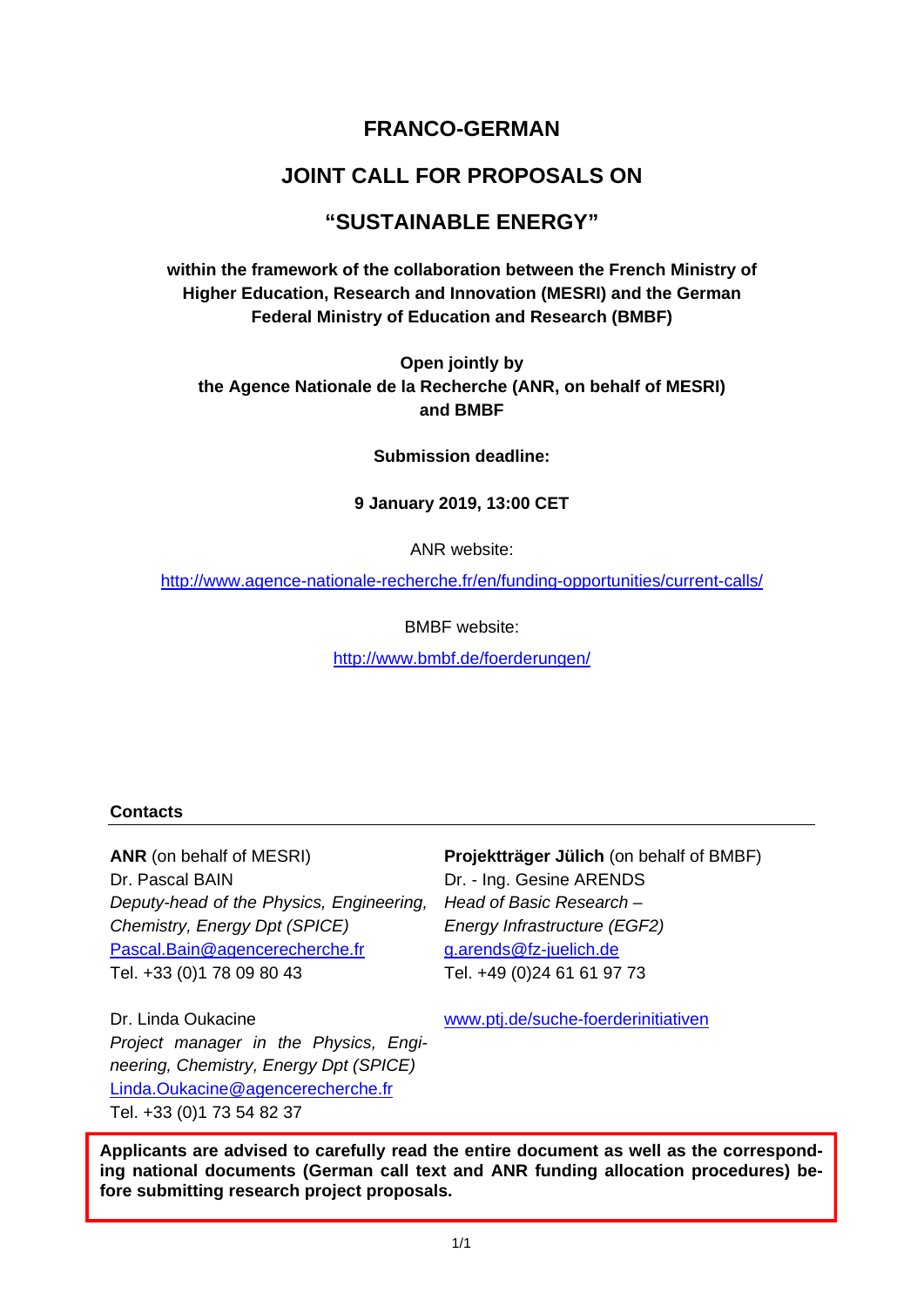# **CONTEXT AND GENERAL DISPOSITIONS**

In order to limit global warming to two Degrees Celsius, the 2015 Paris Agreement on Climate Change (COP21) calls for the cut of global greenhouse gas emissions and a global net zero carbon footprint by 2050. This requires a fundamental conversion of the current energysupply towards sustainable and renewable energies. European societies are challenged to completely rethink their power systems as well as energy use for mobility, industry, buildings and heating and cooling.

Research and Development are playing a crucial role in this process as they provide the solutions for efficient, sustainable and smart power-generation, distribution and usage. Therefore with this call for proposals, the German and French ministries of research, BMBF and MESRI, want to strengthen the Franco-German cooperation in energy research and stimulate the innovation processes in both two countries, as it was agreed upon at the German-French Ministerial Council on July 13th 2017. This call is based on the German Federal Government's "6<sup>th</sup> Energy Research Program"<sup>1</sup> and on the French ANR's "Work Programme  $2019"^{2}.$ 

The projects funded under the framework of the present joint call are expected to promote high-quality research collaborations among researchers in France and Germany in order to provide highly innovative solutions for an efficient, affordable and ecological energy supply of France, Germany and Europe based on renewable energies across different sectors (energy, mobility, industry, and households). Besides technical aspects, the consortia are as well invited to address economic and sociologic challenges within a systemic approach of the energy transition in Europe.

The call is open to research institutions<sup>3</sup> (university or non-university research) and companies. The involvement of partners along the entire innovation chain from research to industry to end users is encouraged to support the practical relevance of the developed solutions.

The purpose of this call for proposals is to support projects in which there is an effective collaboration between French and German partners. Partners will work together as a joint team with complementary competencies in one common project creating a joint output. Partners will ensure that each country provides balanced contributions and scientific inputs. The same will apply to grant applications made to agencies.

Each agency will cover expenditures for their respective country's teams according to its own rules. Details can be found in the German call text<sup>4</sup> and ANR's funding regulations<sup>5</sup>.<sup>6</sup>

The projects will be funded for **up to three years.** 

<sup>1</sup> www.bmwi.de/Redaktion/DE/Artikel/Energie/Energieforschung/energieforschung-6 energieforschungsprogramm.html

*<sup>2</sup>* http://www.agence-nationale-recherche.fr/financer-votre-projet/plan-d-action-2019/

<sup>3</sup> For further definition, see section "eligibility" and the corresponding sections in the national calls.

<sup>4</sup> www.bmbf.de/foerderungen/

<sup>5</sup> http://www.agence-nationale-recherche.fr/RF

 $6$  In case of discrepancies between this document and national documents, the latter are legally binding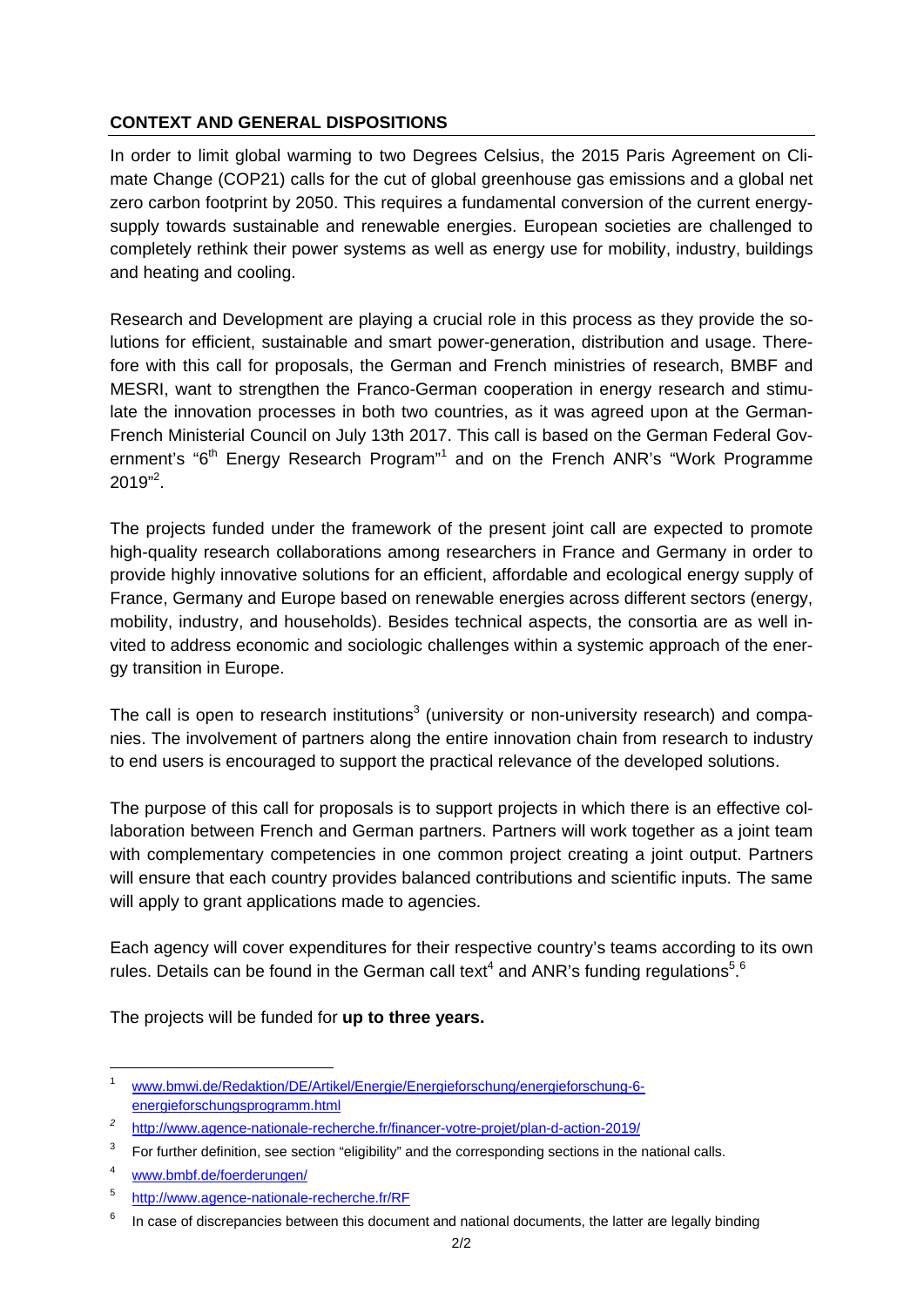# **SCOPE OF THE CALL**

Funding will be provided to collaborative projects between German and French partners that conduct application-oriented basic research (roughly corresponding to TRL 1-5) aiming at highly innovative, cross-sectoral solutions for economically, ecologically and socially sustainable and secure energy storage and distribution in France, Germany and Europe. Projects have to create added value from the Franco-German cooperation.

Research to be funded shall address one of the following thematic priorities:

### **1. Conversion and storage of energy from renewable sources**

- Electrical and electrochemical storage materials and technology, especially new batteries
- Storage systems for use within smart grids (p. ex. ancillary services, virtual power plants)
- Power-to-X technologies including electrolysis, synthetic fuel production, photoelectrochemistry and solar fuels
- Hydrogen and fuel cell technologies, hydrogen storage and distribution

# **2. Smart Grids at transmission and distribution levels**

- Materials and technologies for smart grids in general and for high-voltage direct current transmission systems
- Grid flexibilization and management (including architectures, digitalization, storage integration, other flexibilization technologies)
- Border-crossing aspects on the technical and governance levels (p.ex. interoperability, regulations, European energy market)

All proposals shall aim at solutions geared to real-world needs for improving the sustainability and security of the European energy supply as stated above and shall feature a high degree of innovation. Scientific excellence shall be clearly evident, the exploitation plan be realistic and comprehensible.

Besides technological developments, researchers are invited to also address economic and sociologic issues to contribute to a systemic understanding of energy challenges (p.ex. socio-economical and territorial dimensions of the energy transition, public perception and engagement). Projects are encouraged to take into account specificities of each country's legal, economical, societal aspects and power-grid design and regulations if this is relevant for the topic of research. If possible, proposals should describe how solutions can contribute to new norms and standards on the European level.

As both sides intend to encourage researchers' mobility and knowledge exchange between France and Germany, consortia are asked to include concepts for integrated collaboration between partners from both countries and cross-border networking (e.g. regular meetings of participating work groups, common workshops, exchange of personnel between research groups, etc.).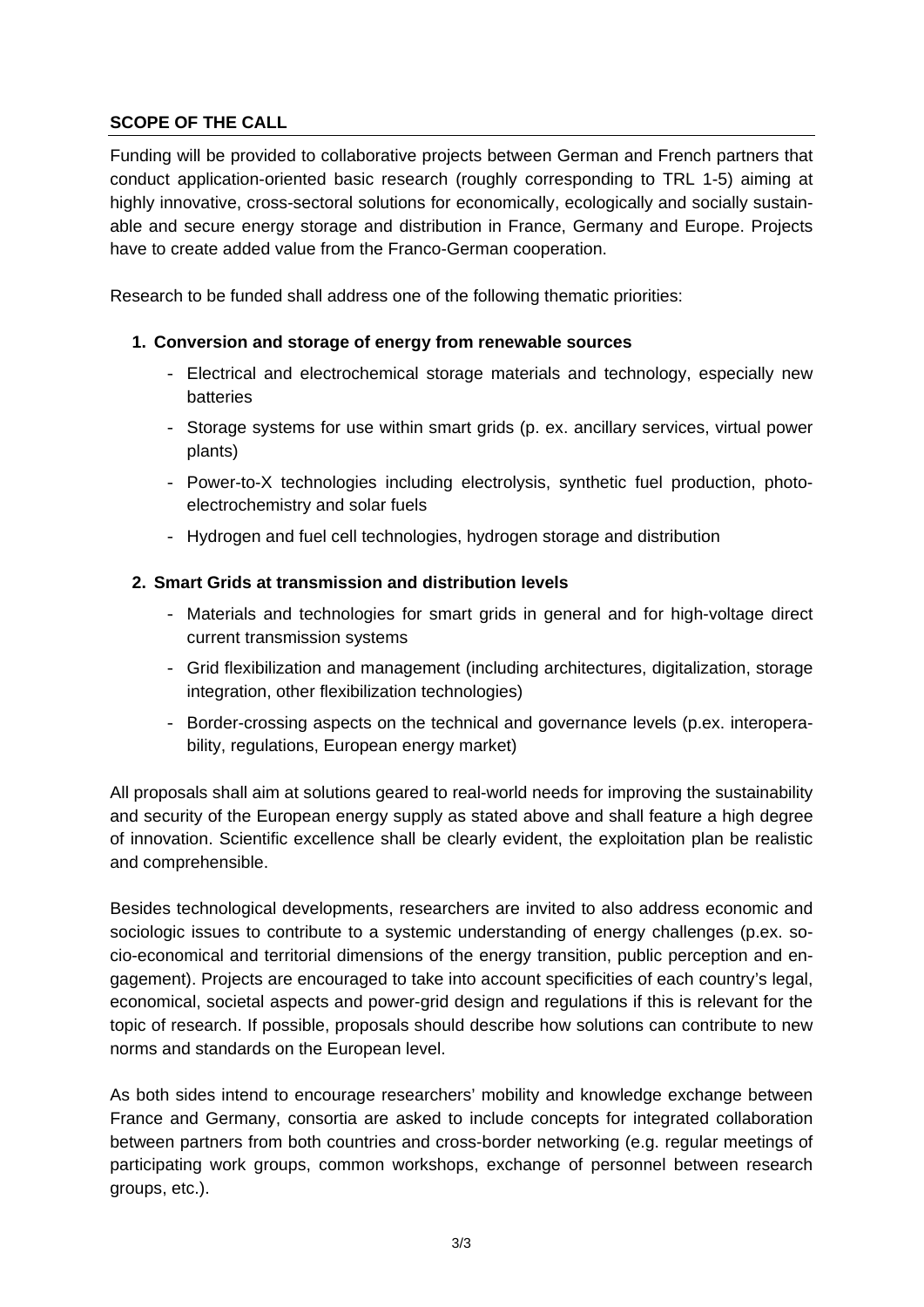#### **SUBMISSION**

The French and German partners will prepare a joint scientific project proposal<sup>7.</sup>

**Writing in English using the provided template is highly recommended**, as evaluation will be carried out, within a bilateral cooperation with the foreign agency, by an international Peer Review Panel. If the common proposal is drafted in French or German, a **translation** will be requested and will serve as a basis for evaluation.

Each country's teams must designate a **national scientific coordinator**. In addition, the proposal shall name a **spokesperson** among the two national coordinators, acting as rapporteur and contact person for both funding agencies. His/her main tasks will include the preparation of joint reports for ANR and BMBF, respectively. Furthermore, he/she will represent the consortium in public and within the scientific community.

The joint project proposal must be submitted by the **German coordinator to Projektträger Jülich (PtJ)** and by the **French coordinator to ANR** via their respective submission web $sites.<sup>8</sup>$ 

A project proposal consists of:

- **a form to be completed online on each national submission website**,
- a **scientific document (project description,** 15 pages maximum), complemented by an annex to be uploaded to the submission site.

The **project proposal scientific document** should provide the elements necessary for its assessment according to the eight pre-defined evaluation criteria.

# **The document must be structured in the following order:**

- 1 Executive summary of the proposal
- 2 Context and objectives and of the proposal
	- 2.1 Objectives
	- 2.2 Context and relevance of the proposal to the call; scientifically as well as in terms of relevance for industry and society
	- 2.3 Description of possible socio-economic issues in the context of the targeted research area and how these questions are addressed within the project
	- 2.4 State of the art and patents filed (by applicants, third parties)
- 3 Project consortium

- 3.1 Qualification and contribution of each partner
- 3.2 Consortium as a whole, including assignment of roles and complementarity
- 3.3 Added value of the Franco-German cooperation for the project, including how the competence, technology and other resources in each group complement each

<sup>7</sup> The German call text refers to Projektskizzen

<sup>8</sup> PtJ: https://foerderportal.bund.de/easyonline/reflink.jsf?m=GLF\_ENERGIE&b=DE\_FR\_2PLUS2 ANR: https://aap.agencerecherche.fr/\_layouts/15/SIM/Pages/SIMNouveauProjet.aspx?idAAP=1213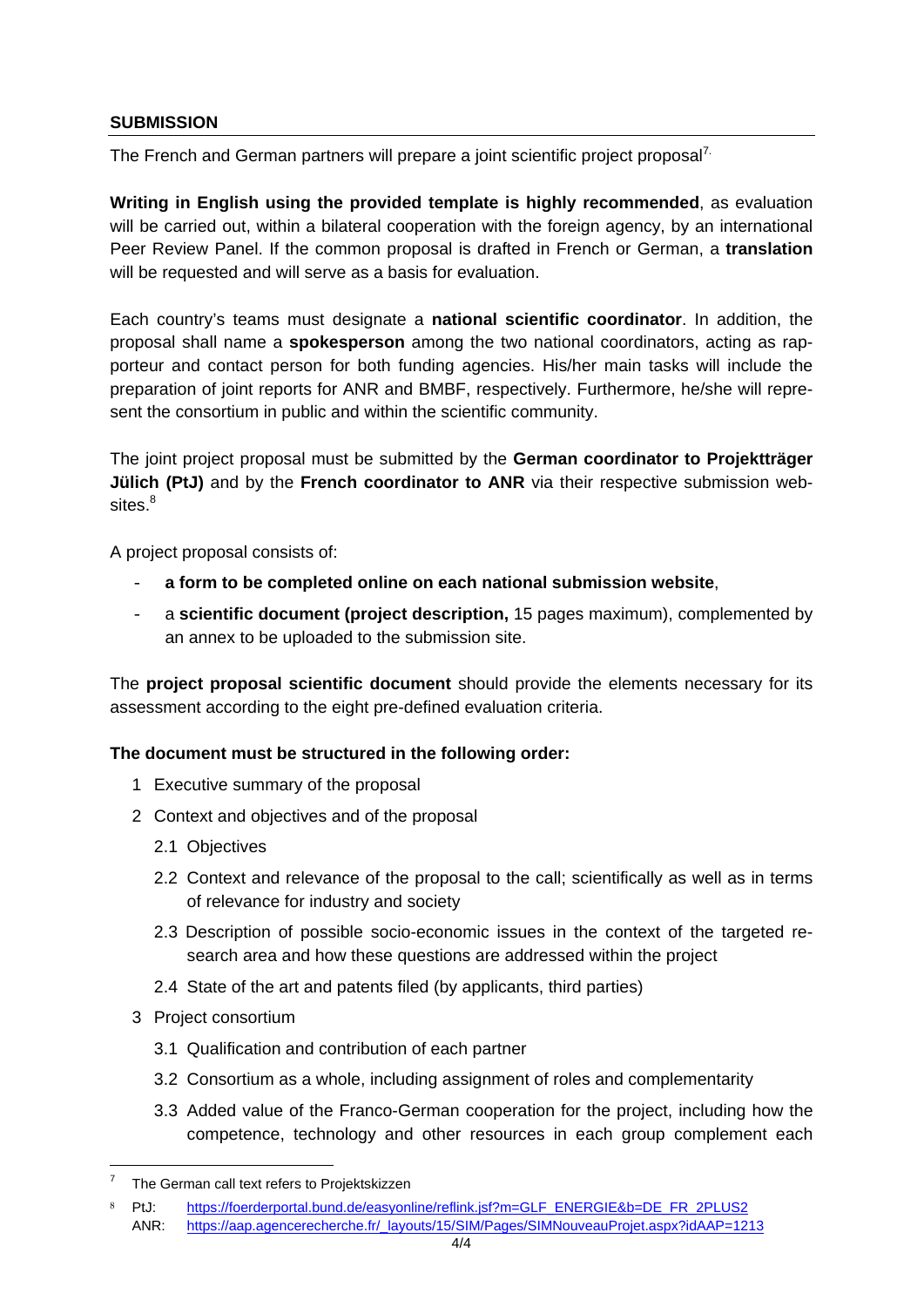other and on how the project is expected to help strengthen research cooperation between France and Germany over the longer term;

- 4 Scientific and technical programme, work plan
	- 4.1 Scientific programme and overall project structure
	- 4.2 Description of work packages
	- 4.3 Milestones and task schedule (and Gantt chart)
- 5 Dissemination and exploitation
	- 5.1 Scientific, technical and economic utilisation of the results
	- 5.2 Statement that the partners have reached an understanding of how the intellectual property and know-how arising from the accomplishment of the joint research projects will be handled and exploited by each partner and will enter into a cooperation agreement if selected, conforming to both national regulations.
	- 5.3 Added value for the Franco-German research cooperation
- 6 Calculation and explanation of estimated costs and funding requests for each partner
- 7 Necessity for funding

8 References

The **annex** to this project description should present<sup>9</sup>:

- A table detailing the contribution of each French partner
- Short CVs of the national project leaders and of the key researchers involved
- A detailed work breakdown and milestone chart for the French partners
- The justification of costs and funding requests for the French partners

Templates for the scientific document and the annex are available to applicants on the ANR and PtJ websites<sup>10</sup> (and). **Usage of the templates is strongly recommended.** 

The project proposal shall be considered complete if the online forms are filled in and the scientific document and the annex are prepared and uploaded to both submission websites by the deadline mentioned above. **For the validity of the online versions of the joint proposal, signed versions of the documents by the German partners shall be submitted to the PtJ within 2 weeks after the submission deadline.** 

French partners are asked to give more detailed information in the annex as they submit a full proposal in the first step. German partners submit proposal outlines (Projektskizzen) and will have to submit more detailed information in a second step along with a formal grant application (see section « Selection and funding »)

<sup>10</sup> ANR: http://anr.fr/ANR-BMBF-energie-2019 BMBF: https://www.ptj.de/projektfoerderung/grundlagenforschung-energie/zwei-plus-zweifrankreich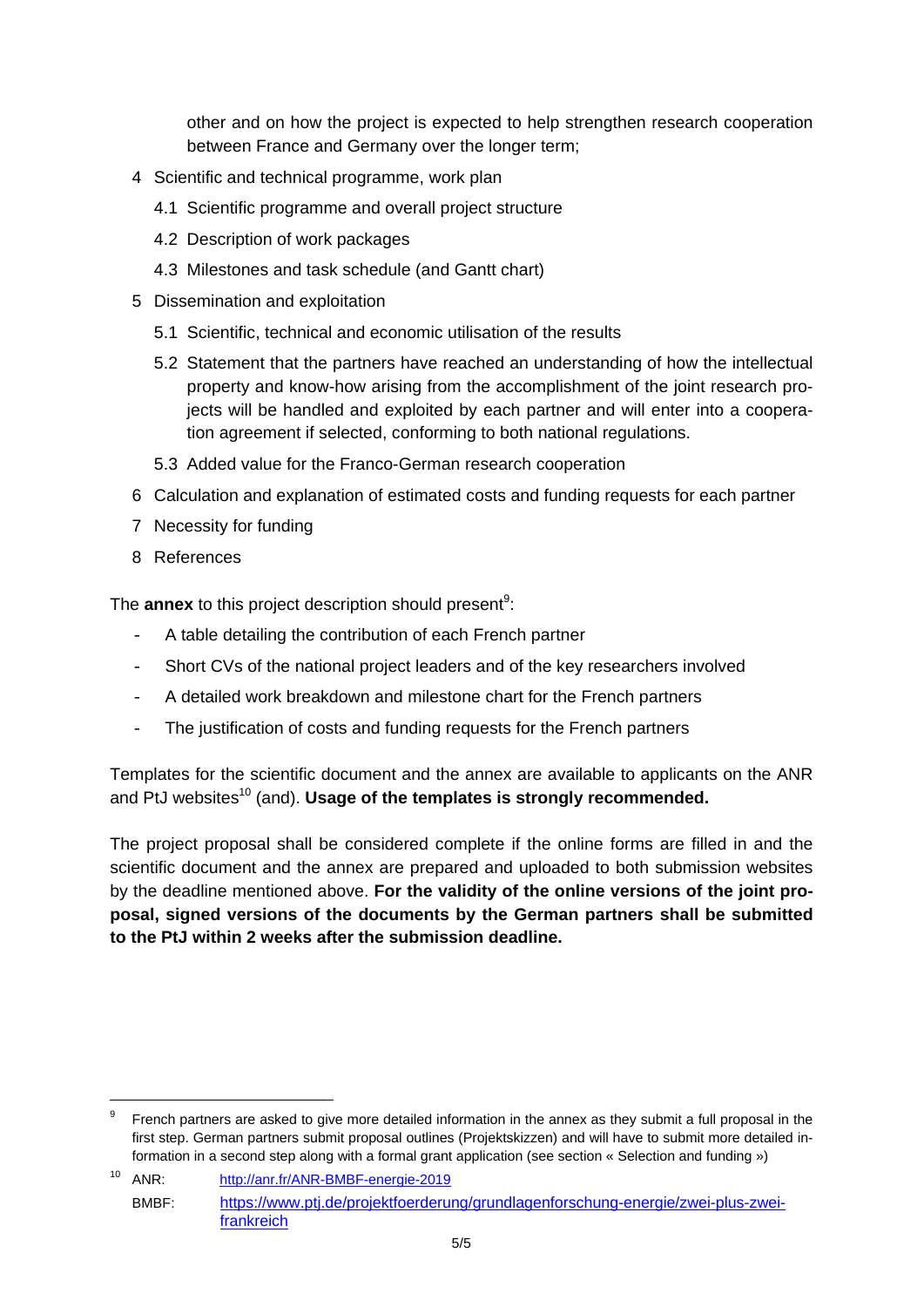# **ELIGIBILITY**

The project proposal must fulfil the eligibility criteria common to both funding agencies, as well as the criteria specific to each agency. **Project proposals that do not meet the eligibility criteria, whether common to both agencies or unique to each, cannot be funded.** 

### **1. Common eligibility criteria**

- The project proposal must be in conformity with the designated research areas
- The project proposal must be submitted by at least one French partner $11$  and one German partner
- Both agencies must receive a complete application: the common scientific document, the annex, and a specific national form submitted respectively on the online platforms of ANR and PtJ (see the section "Submission")
- The project proposal must have a time range of up to three years
- Composition of the consortium
	- o The French part of the consortium shall consist of at least one French public research institute (or assimilate) and one company carrying out research and development in France.
	- $\circ$  The German part of the consortium shall consist of at least one research institute (non-university or university) and one company.
	- o While at least one research institute has to participate as an active partner on each side, companies can participate either as active or as associated partners. Associated partners are asked to contribute to the project e.g. by financial, infrastructural or personal means without additional funding. A letter of intent describing this contribution to the project is required. End user or other civil society organisations can participate as additional active or associated partners or as members of an advisory board.
- Members of the Peer Review Panel cannot be involved in the submitted project proposals to the call in any manner

#### **2. Specific national eligibility criteria**

For specific national eligibility criteria, please see the national call texts published by ANR and BMBF respectively.<sup>12</sup> These national criteria concern for example the kind of project partners or regulations concerning similar projects or the number of projects a researcher can be involved in.

12 ANR: http://anr.fr/ANR-BMBF-energie-2019 BMBF: www.bmbf.de/foerderungen/

<sup>&</sup>lt;sup>11</sup> A French partner is an entity (research organization or company) having an establishment or branch in France. For the definition of partners at ANR, see: *http://www.agence-nationalerecherche.fr/fileadmin/documents/2017/ANR-RF-Fiche-PART.pdf*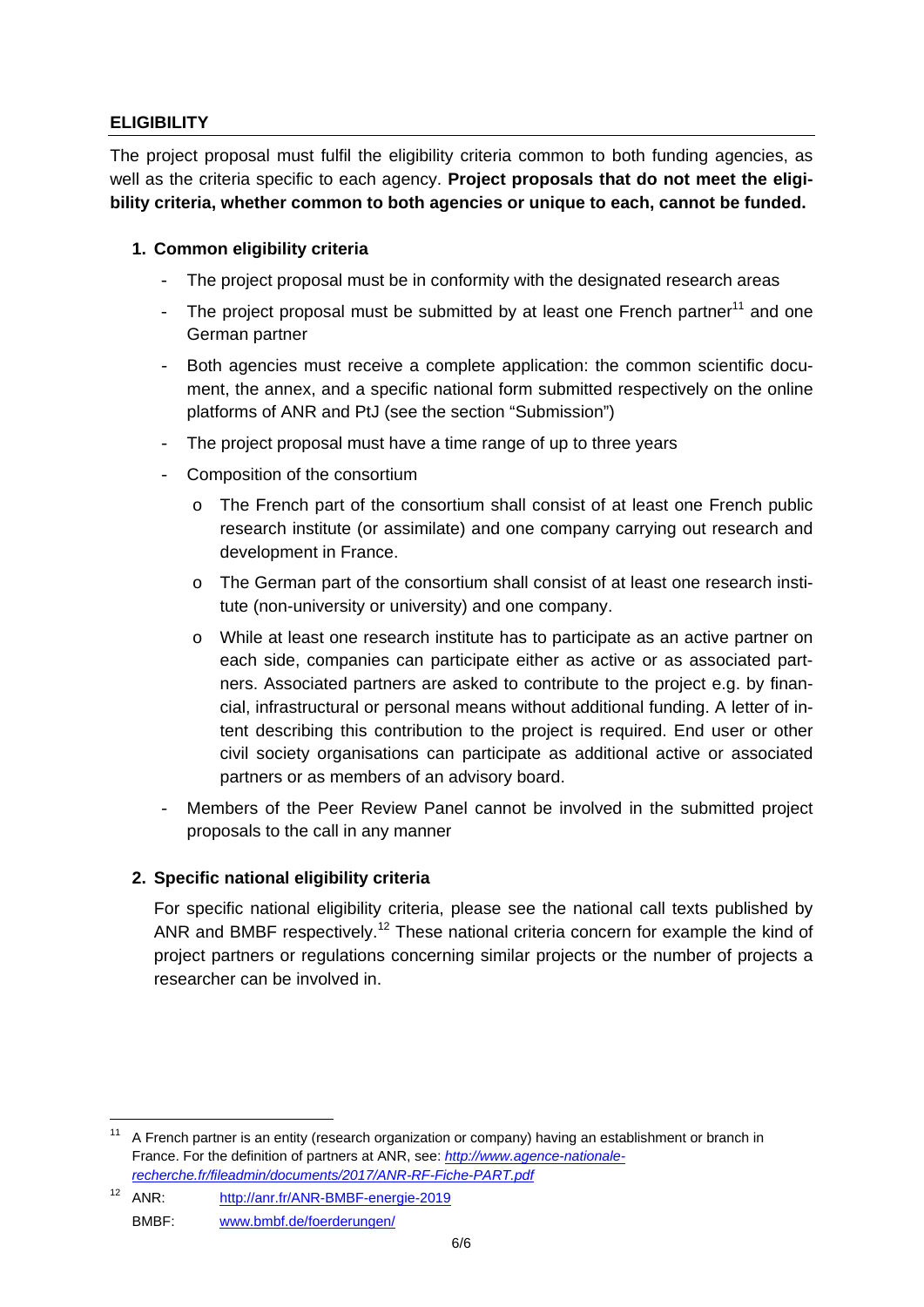# **EVALUATION**

A Peer Review Panel (PRP) will evaluate each eligible proposal<sup>13</sup>.

The evaluation criteria are:

- Conformity with the call for proposals aims and degree of conformity with designated research areas
- Scientific and technical quality, innovativeness and knowledge gain of the joint research project
- Methodology and quality of project construction, feasibility and appropriateness of the joint research project
- Quality, competence and complementarity of the consortia to address the objectives of the project including the active involvement and commitment of companies and organisations; possible contribution to the overall Franco-German cooperation in energy research
- Added value of the bilateral cooperation and expected benefit for both the French and the German side and the balance of the cooperation.
- Overall impact of the project, including scientific, technological, economic and social aspects
- Appropriateness of description of how socio-economic questions are incorporated and end users involved, where feasible
- Appropriateness of resources and funding requested

<sup>&</sup>lt;sup>13</sup> The PRP will be composed of internationally recognized, independent, responsible scientific experts